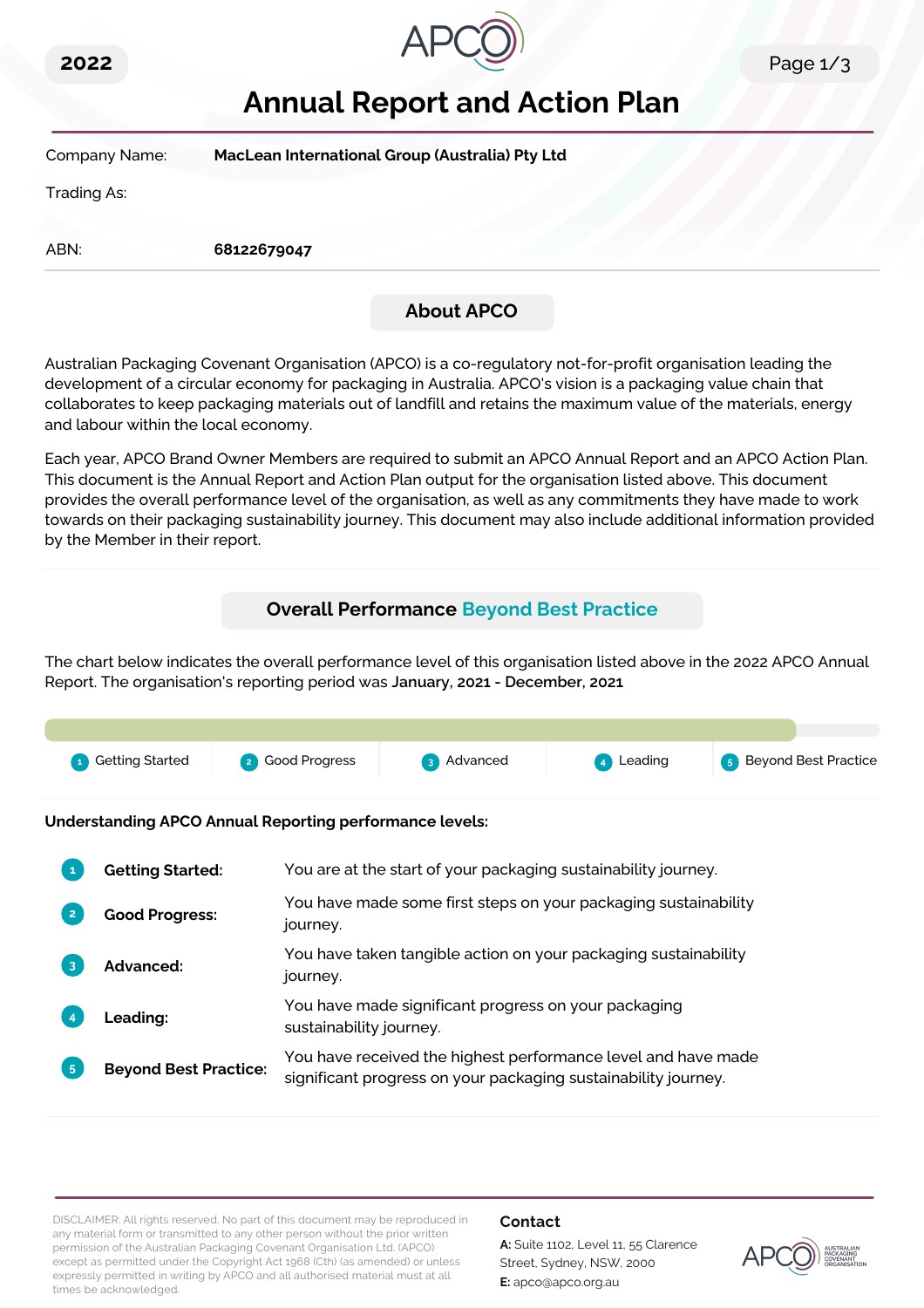

# **APCO Action Plan Commitments**

For each of the Packaging Sustainability Framework criteria listed below, a description is provided along with the commitments made by the organisation in their APCO Action Plan.

#### Criteria 1:

### **Governance & Strategy:**

This criteria considers actions to integrate packaging sustainability into business strategies.

Develop a strategy that includes goals for packaging sustainability that addresses the Sustainable  $\bullet$ Packaging Guidelines (SPGs) or equivalent.

Criteria 2: **Design & Procurement:**

This criteria considers actions taken to ensure that sustainability principles are considered in the design or procurement of both new and existing packaging through use of the Sustainable Packaging Guidelines (SPGs).

- Use the Sustainable Packaging Guidelines to review our packaging to identify opportunities for improvement.
- Record the outcomes of reviews or packaging using the Sustainable Packaging Guidelines so that any team member can refer back to them in future and for auditing purposes.

### Criteria 3: **Recycled Content:**

This criteria considers actions taken to increase or optimise the amount of recycled material used by your organisation.

- Develop a policy or procedure to buy products and/or packaging made from recycled materials.
- Aim to use recycled materials in any packaging where this is feasible, including:
	- $\circ$ Primary packaging
	- $\circ$ Secondary packaging
	- Tertiary packaging  $\circ$

## Criteria 4:

### **Recoverability:**

This criteria considers actions taken to improve the recovery of packaging at end-of-life and increase use of reusable packaging.

Investigate whether all of our packaging is recyclable at end-of-life and identify any gaps and  $\bullet$ opportunities for greater reuse or recycling.